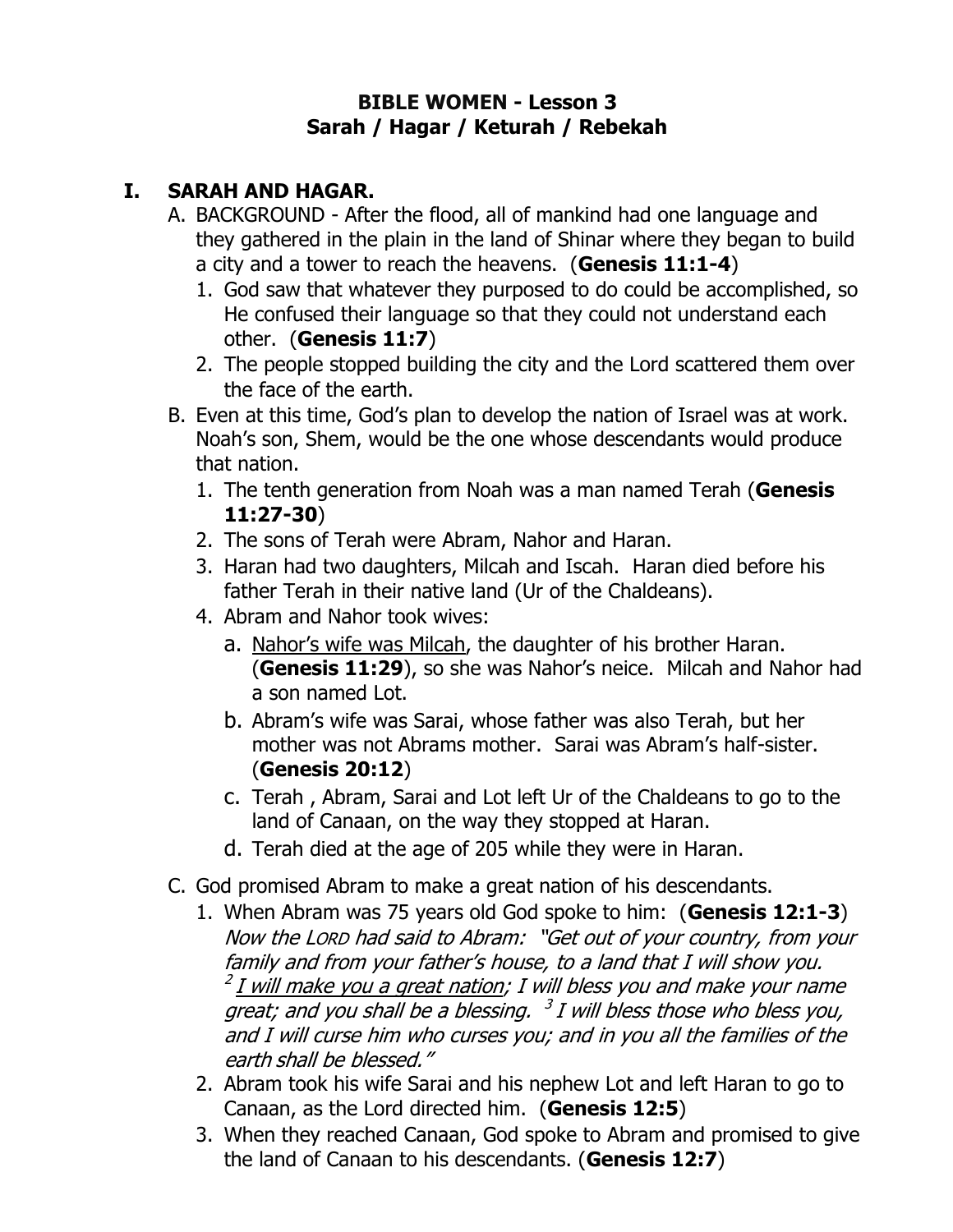- 4. Sarai was a very beautiful, even at the age of 65, when God told her husband to leave Haran and go to Canaan where they settled.
- 5. After settling in Canaan, a severe famine occurred there so Abram and Sarai went down to Egypt to stay.
- 6. Abram said to Sarai: **Genesis 12:11-13** "Indeed I know that you are a woman of beautiful countenance. <sup>12</sup> Therefore it will happen, when the Egyptians see you, that they will say, 'This is his wife'; and they will kill me, but they will let you live. <sup>13</sup> Please say you are my sister, that it may be well with me for your sake, and that I may live because of you."
- 7. But the Lord sent a plague to Pharaoh because of his attention to Sarai, Abram's wife.
	- a. Pharaoh realized that his plague was sent from Abram's God, so he confronted Abram asking why he had put Pharaoh in this bad position by withholding that Sarai was his wife.
	- b. Pharaoh told his men to send Abram and Sarai away with all they possessed.
- 2. Abram and Sarai went back to where they settled first in Canaan.
	- a. Between Abram and Lot, their herds were too great to continue living in the same area.
	- b. Abram gave Lot the opportunity to choose the place he would dwell with his livestock and Abram took the opposite direction. (**Gen. 13**)
- D. Abram was concerned how God would be able to make a great nation of his offspring when he had no children.
	- 1. In **Genesis 15** Abram asks God how His promise could be fulfilled since Abram and Sarai had no children.
	- 2. Abram had already designated his servant, Eliezer, as his heir. (**Gen 15:2**)
	- 3. God confirmed that Abram's heir would be his own child and that his descendants would be as numerous as the stars. (**Genesis 15: 4-6)**
	- 4. God gave a glimpse of the future for his offspring in **Genesis 15:13-14** <sup>"13</sup> Then He said to Abram: "Know certainly that <u>your descendants will</u> be strangers in a land that is not theirs, and will serve them, and they will afflict them four hundred years. <sup>14</sup> And also the nation whom they serve I will judge; afterward they shall come out with great possessions."
- E. Sarah was well aware that Abram needed an heir, so she intervened in order to give Abram a child.
	- 1. Ten years had passed since God had promised Abram that he would make a great nation of his descendants. (**Genesis 16:3)**
	- 2. Sarai was seventy-five years old and she still had no children.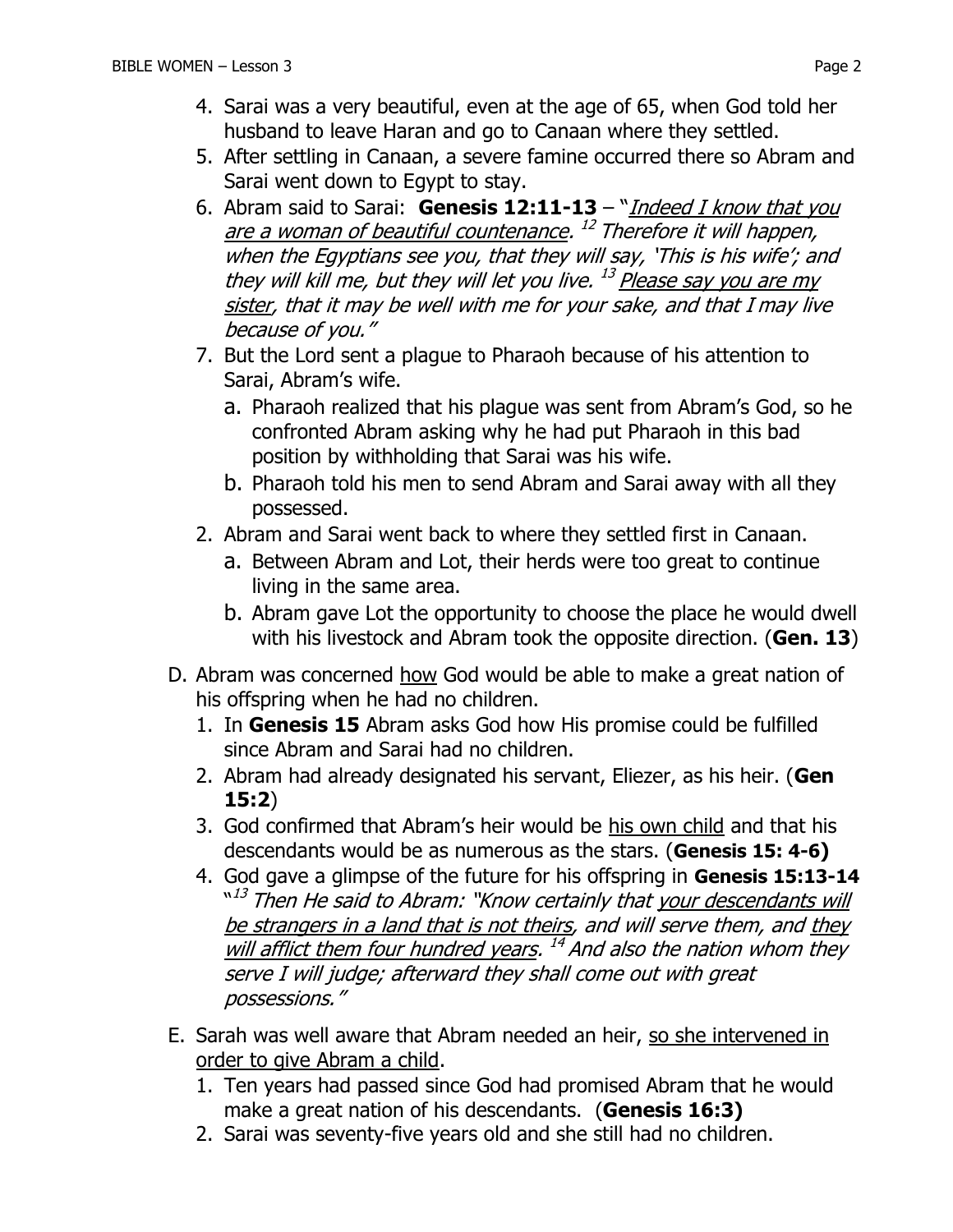- a. It was a middle eastern custom in those times that a wife could give her slave to her husband and any child conceived would be counted as the child of the wife, as Sarai indicated when she said: **Genesis 16:2b** - "perhaps I can build a family through her".
- b. Hagar was most likely brought into their household as a servant while they were in Egypt.
- c. Why Sarai or Abram ever thought this "custom" would be a pleasing solution to God is anyone's guess.
- 2. Oddly, Sarai truly did trust that God would keep His promise to make a great nation from their offspring.
	- a. However, knowing that she was past the childbearing age, she believed Hagar's child would be accepted by God as the heir of Abram.
	- b. Sarai 's faith limited God to working His will through the "natural" process of childbirth – which called for a woman still young enough to bear a child. She eliminated herself because she could not comprehend how God could accomplish His will through her aged body.
- F. When Hagar conceived a child for Abram, she began to despise Sarai.
	- 1. Perhaps she hoped to replace Sarai in Abram's eyes.
	- 2. When Sarai saw that Hagar's attitude had changed toward her, she reported her anguish to Abram.
	- 3. Abram reminded Sarai that Hagar was still her maid and her discipline should be up to Sarai. (**Genesis 16:6**)
	- 4. Sarai then dealt with Hagar very harshly and Hagar ran away.
	- 5. The Angel of the Lord found Hagar by a spring of water in the wilderness and instructed her to go back and submit herself to Sarai's authority.
	- 6. The Angel of the Lord also made a promise to Hagar: "*I will multiply* your descendants exceedingly, so that they shall not be counted for multitude."
		- a. Hagar's child would indeed become a great nation.
		- b. His name was to be Ishmael and he would be a "wild man" who would fight with everyone. (**Genesis 16:12**).
	- 7. Abram was 86 years old when Ishmael was born; Sarai was 76 years old.
- G. The child of promise Isaac
	- 1. Thirteen years later, when Abram was 99 years old the Lord appeared to him and repeated the promise that Abraham's seed would be multiplied greatly.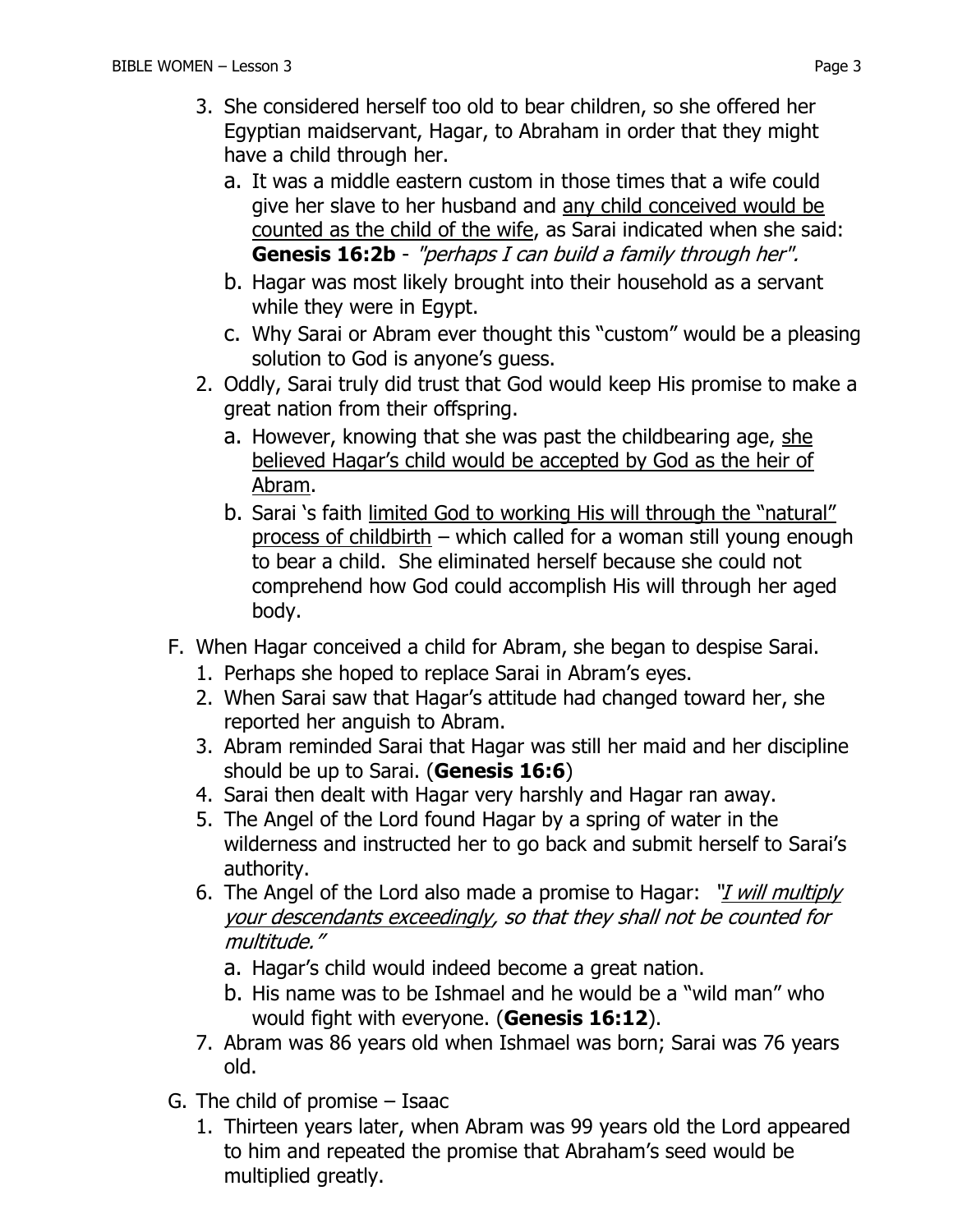- 2. Abram's name was changed to Abraham (meaning "father of many nations") and Sarai's name was changed to Sarah (meaning "mother of many nations"). (**Genesis 17**)
- 3. God also confirmed that Sarah would be the mother of the child of promise.
- 4. Abraham replied, **Genesis 17:17** ""Shall a child be born to a man who is one hundred years old? And shall Sarah, who is ninety years old, bear a child?" Abraham also had trouble believing that they could really produce a child at this late age.
- 5. Abraham even asked God to accept Ishmael, but God said that Sarah would bear Abraham a son and his name would be Isaac. God said: "I will establish My covenant with him for an everlasting covenant, and with his descendants after him."
- H. Later the Lord appeared to Abraham along with two men
	- 1. Abraham bowed before the Lord and begged them to stay.
	- 2. He asked Sarah to quickly make cakes for their guests; then a feast was prepared for them.
	- 3. The Lord told Abraham that Sarah would have a son very soon.
	- 4. Sarah overheard them and she laughed, since she was 89 years old and still believed that she would never bear a child.
	- 5. The Lord said, "Is anything too hard for the Lord?" This is what Sarah had failed to understand. There are no limitations to what God can do.
	- 6. The promise of the Lord was kept and Sarah gave birth to a son and named him Isaac (meaning "laughter") Abraham was 100 years old and Sarah was 90 years old.
- I. The rivalry between Sarah and Hagar ignites with the birth of Isaac.
	- 1. Isaac grew and Abraham held a great feast on the day Isaac was weaned.
	- 2. Sarah saw Ishmael scoffing at Isaac and she became angry.
	- 3. Sarah demanded that Abraham cast out Hagar and Ishmael.
	- 4. Sarah refused to have Ishmael as an equal heir with Isaac.
	- 5. Abraham was unhappy because he loved Ishmael.
	- 6. God told Abraham not to be unhappy because Isaac was the promised seed.
	- 7. God also assured Abraham that He would make a nation from Ishmael as well, since he was Abraham's son also. (**Genesis 21:12-13**)
	- 8. The next morning Abraham prepared food and water for Hagar and Ishmael and sent them away.
	- 9. They went to the Wilderness of Paran and Hagar found a wife for Ishmael from the land of Egypt. (**Genesis 21:21**)
	- 10. Ishmael is generally considered the father of the Arab nations, who are still fighting each other today.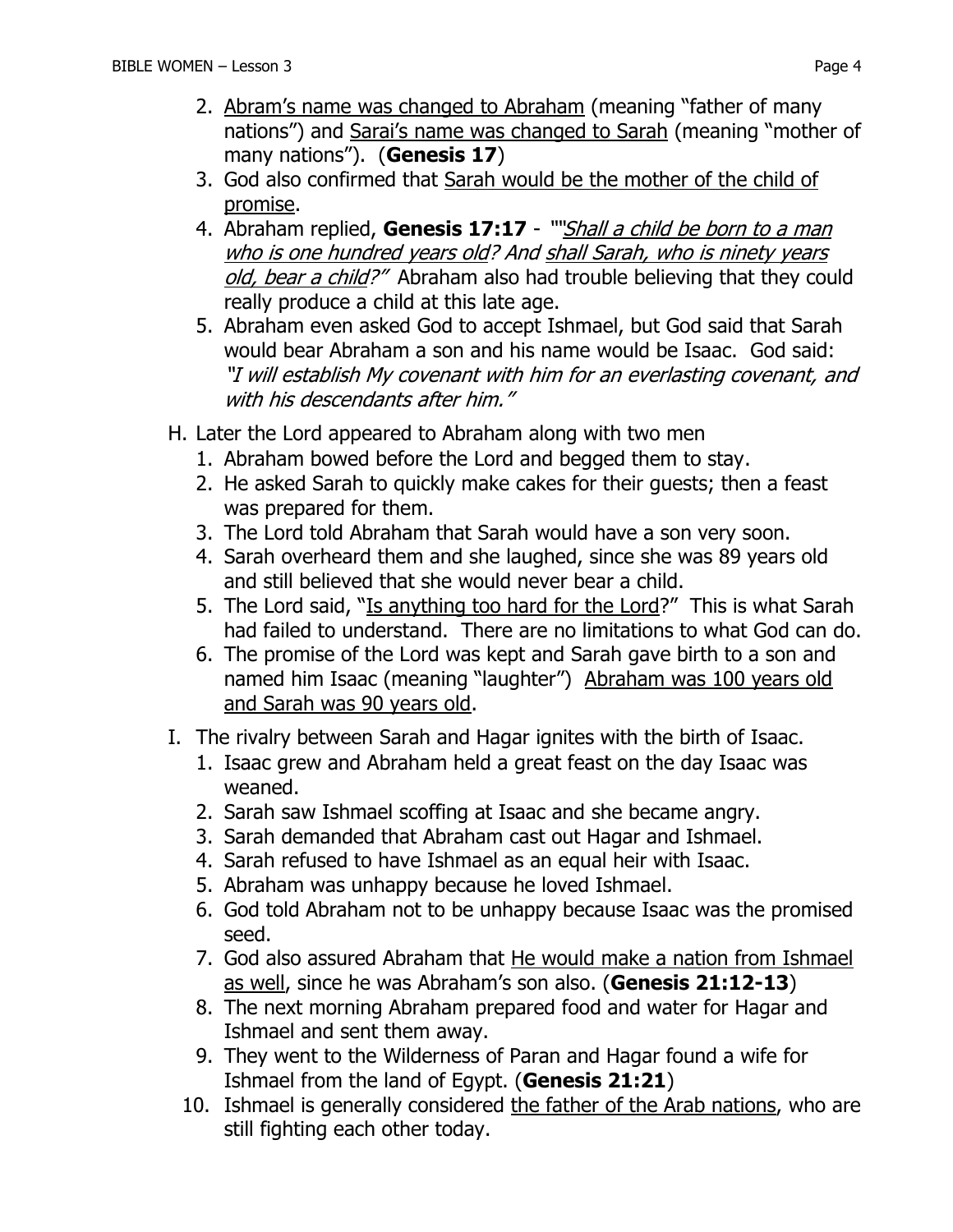- J. When Isaac was 37 years old (**Genesis 23:1**) Sarah died in Canaan at the age of 127.
	- 1. Sarah is the only woman in the Bible whose age was given at her death.
	- 2. Abraham purchased the cave of Machpelah as a burial place for Sarah.
	- 3. Abraham lived to the age of 175 years and his sons Isaac and Ishmael buried him also in the cave of Machpelah, with Sarah.
	- 4. Isaac and Rebekah, Leah and Jacob were also all buried in the cave of Machpelah along with Abraham and Sarah.
- K. Sarah and Hagar are still important figures for Christians today.
	- 1. Sarah's is used as an example for Christians in the New Testament.
	- 2. Chapter 11 of Hebrews lists those whose faith in God was proven by their obedience.
	- 3. Only two women are in the list of the faithful in Hebrews 11: Sarah and Rahab
	- 4. **Hebrews 11:11-12** "<sup>11</sup> By faith Sarah herself also received strength to conceive seed, and she bore a child when she was past the age, because she judged Him faithful who had promised."
		- a. Even when Sarah gave Hagar to Abraham in order to provide an heir as God promised, she still believed that "somehow" God would keep his promise to make a great nation of Abraham's offspring.
		- b. Even at 89 years of age, when Sarah laughed when she heard that she would bear a son in one year, she believed God's promise to Abraham would be fulfilled.
- L. Peter encouraged women that even unbelieving husbands could be won for God by the her respectful conduct, as Sarah exemplified with Abraham. (**I Peter 3:1-6**)
- M. Because some of the Jews who had become Christians insisted on holding on to some of the requirements of the Law of Moses, Paul explained in detail the symbolism of Hagar and Sarah to the two covenants. (**Galatians 3:21-31**)
	- 1. Hagar symbolizes the old covenant (Law of Moses), while Sarah symbolizes the new and better covenant (Law of Christ). (**Gal. 3:24**)
	- 2. Hagar is the mother of Ishmael who symbolizes that which is fleshly and in bondage (to sin).
	- 3. Sarah is the mother of Isaac who symbolizes that which is spiritual and free from sin through Christ.
	- 4. Just as Ishmael mocked and persecuted Isaac, so these Jewish Christians who were still bound to the old covenant were persecuting the Gentile Christians who had no ties to the Law of Moses.
	- 5. Paul also reminded them that God instructed Abraham to "cast out the bondwoman and her son, for the son of the bondwoman shall not be heir with the son of the freewoman." In like manner, these Jewish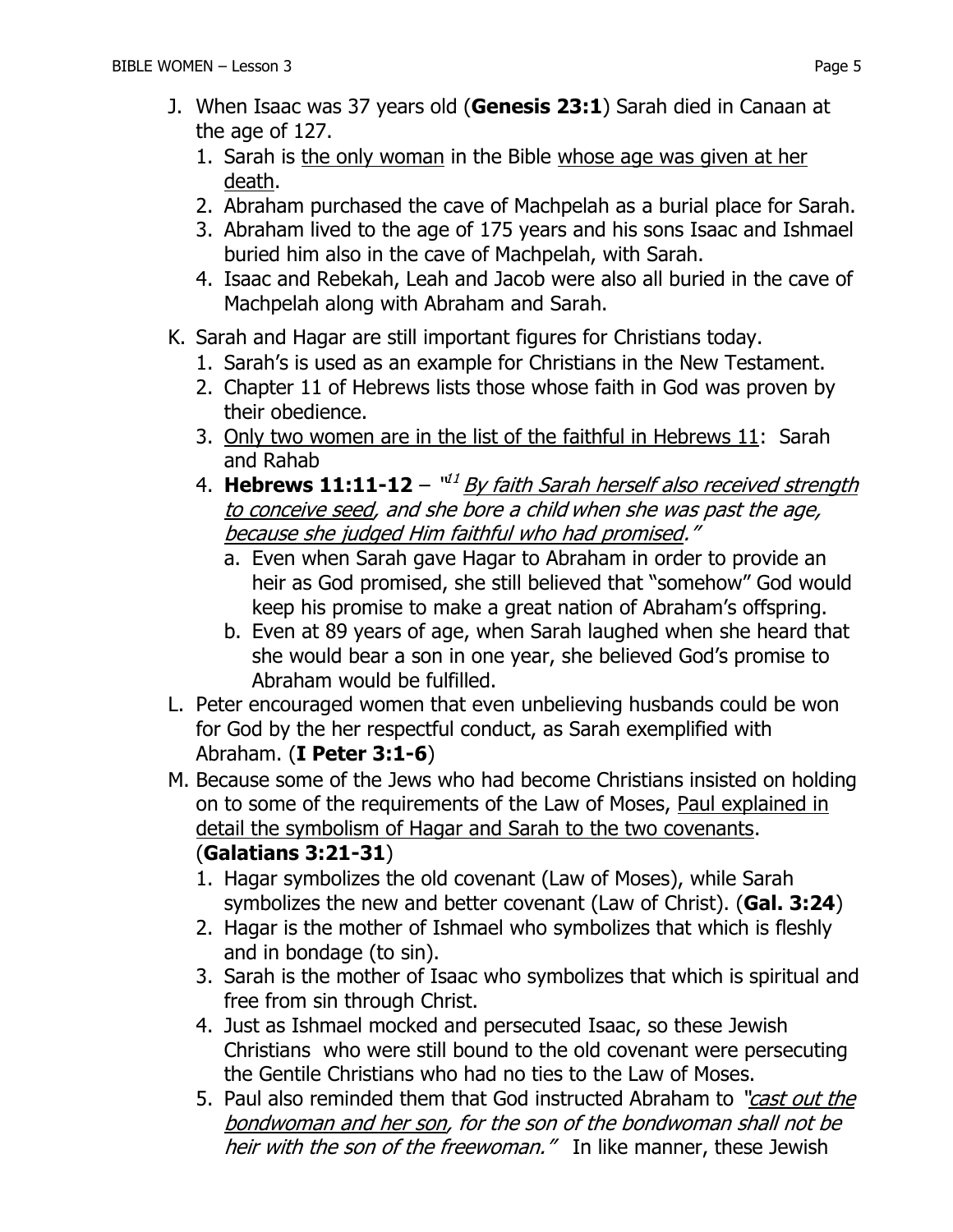Christians were to cast aside the old covenant with its multitude of restrictions or lose their eternal inheritance. (**Galatians 3:28-30**)

- 6. Symbolically, Christians are children of the free woman (Sarah) and are not under bondage either to sin or to the Law of Moses. We are figuratively "the seed of Abraham through Sarah." (**Galatians 3:29**)
- N. The symbolism of Sarah and Hagar emphasizes that in order for us to fully understand the new covenant and its requirements, we must study the Old Testament.
	- 7. There are many events in the Old Testament that serve as "shadows" of something in the New Testament. For example:
		- a. Noah and the flood **I Peter 3:20-21** "when once the Divine longsuffering waited in the days of Noah, while the ark was being prepared, in which a few, that is, eight souls, were saved through water.<sup>21</sup> There is also an antitype which now saves us-baptism (not the removal of the filth of the flesh, but the answer of a good conscience toward God), through the resurrection of Jesus Christ,"
		- b. The establishment of the Priesthood and the sacrifices made on the Day of Atonement where blood was sprinkled on the Ark of the Covenant in the Holy of Holies to cleanse the people of their sins (**Leviticus 16:30**) **-** prepared the Jews and us to understand the sacrifice of Jesus Christ, the Lamb of God. **Hebrews 9:11-12** – "<sup>11</sup> But Christ came as High Priest of the good things to come, with the greater and more perfect tabernacle not made with hands, that is, not of this creation. <sup>12</sup> Not with the blood of goats and calves, but with His own blood He entered the Most Holy Place once for all, having obtained eternal redemption."
		- c. The "chosen people" of God were the Israelites under the old covenant, but Christians are God's "chosen people" under the new covenant. **I Peter 2:9** – "But you are a chosen generation, a **royal priesthood**, a holy nation, His own special people, that you may proclaim the praises of Him who called you out of darkness into His marvelous light;."
		- d. There are many other "shadows" in the Old Testament that help us to understand the New Testament teachings.
- O. Many comparisons between Sarah and Hagar can be made
	- 1. Sarah, as Abraham's wife, represents that which is lawful while Hagar's relationship with Abraham represents that which is illegitimate.
	- 2. Sarah represents the spiritual, while Hagar represents the fleshly.
	- 3. Sarah represents freedom, while Hagar represents bondage.
	- 4. Sarah represents what is acceptable to God, Hagar represents that which is rejected by God.
	- 5. Sarah represents the righteous, while Hagar represents the unrighteous.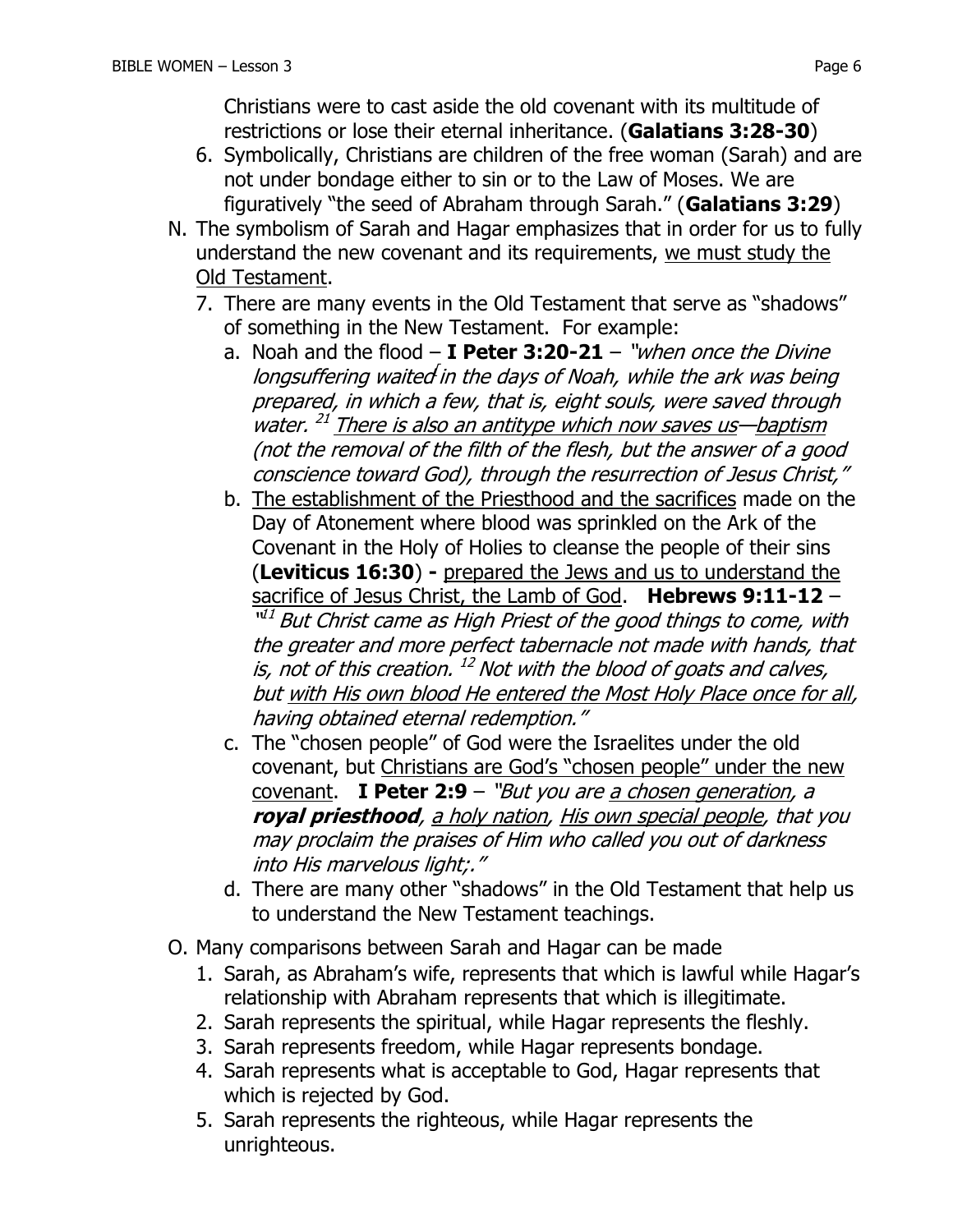7. Sarah was the mother of Isaac, who represents the children of obedience, while Hagar was the mother of Ishmael who represents the children of disobedience.

### **II. KETURAH (Abraham's Second Wife)**

- A. Sarah died when she was 127 years of age, Abraham was 137 years old and Isaac was 37 years old. (**Genesis 23**)
	- 1. Soon after Sarah's burial, Abraham became concerned about finding a wife for Isaac from among Abraham's relatives Ur of the Chaldeans, where Abraham's brother, Nahor, lived. (**Genesis 24**)
	- 2. Abraham could not bear the thought that Isaac might marry one of the heathen Canaanites, so he made his servant swear that he would go back to find a wife among Abraham's relatives.
	- 3. The servant found Rebekah, who was the daughter of Bethuel, the son of Nahor and Milcah.
	- 4. Remember, Milcah was the daughter of Haran, Abraham's brother who died before their father Terah. Milcah then married her uncle, Nahor and Rebekah was their granddaughter and a first cousin to Isaac. (**Genesis 11:29**)
	- 5. Isaac was 40 years old when he took Rebekah as his wife (**Genesis 25:20**) approximately three years after Sarah's death. We will talk about Rebecca in a later lesson.
- B. After Abraham had Isaac's future secured, some time later he married Keturah.
	- 1. Keturah bore six sons for Abraham. (**Genesis 25:1-2**)
	- 2. Keturah's name is only mentioned four times in the Bible: **Genesis 25:1, Genesis 25:4, I Chronicles 1:32, I Chronicles 1:33** and they only explain her relationship to Abraham and list her sons and grandsons.
	- 3. Abraham gave gifts to all of his sons (except Isaac) and sent them eastward, away from Isaac. (**Genesis 25:6**)
	- 4. It was important to Abraham that Isaac should have no competition from his sons from other women. Isaac was the "son of promise" and his authority must not be undermined or questioned by his halfbrothers.
	- 5. Then Abraham gave all that he had to Isaac.
- C. Abraham died when he was 175years old. He lived 38 years after Sarah died. (**Genesis 25:7**)
- D. We have no other information on Keturah.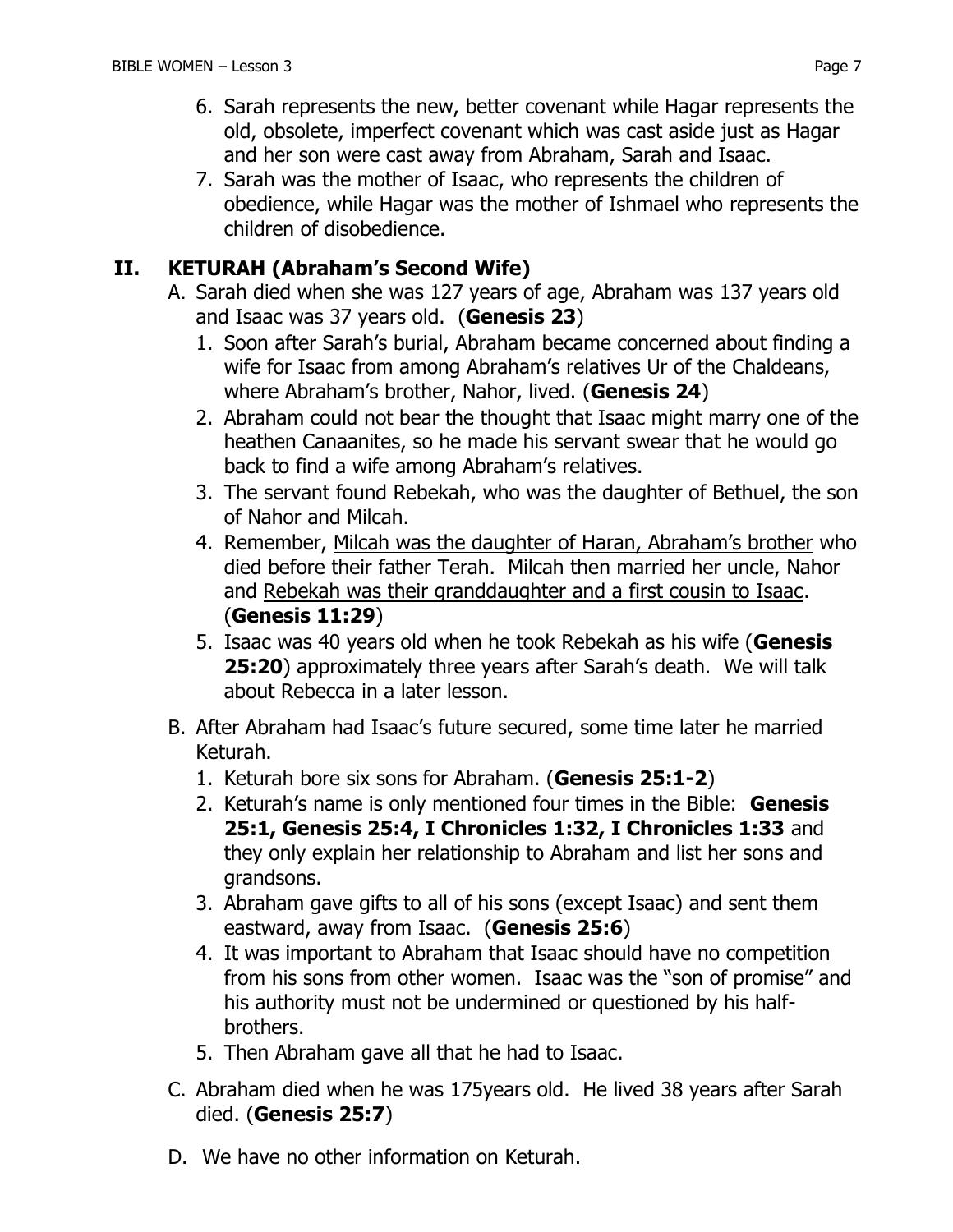- E. Keturah's virtue nor abilities as a wife and mother are mentioned.
- F. Knowing Abraham's importance in the eyes of God, we might assume that his choice in a wife would be one who would follow him in serving God.
- G. Keturah had no part in the lineage of the nation of Israel and so her accomplishments would have no bearing on either the descendants of Isaac nor on the Christians who are also considered spiritual seed of Abraham.

# **REBEKAH – Wife of Isaac**

## **I. INTRODUCTION**

- A. Sarah died when she was 127 years of age, Abraham was 137 years old and Isaac was 37 years old. (**Genesis 23**)
	- 1. Soon after Sarah's burial, Abraham became concerned about finding a wife for Isaac from among Abraham's relatives in Ur of the Chaldeans, where Abraham's brother, Nahor, lived. (**Genesis 24**)
	- 2. Abraham could not bear the thought that Isaac might marry one of the heathen Canaanite women, so he made his servant swear that he would go back to find a wife among Abraham's relatives.
	- 3. Arranged marriages were customary in that day. In America we can't imagine having our parents choose our mate or marrying a total stranger.
	- 4. While this practice has not been customary in the United States (except among some who follow false religions), arranged marriages still exist in much of the world.
		- a. When I was going for physical therapy after having my knee replaced last year, the young woman who was my therapist told me that her marriage was arrange by her parents.
		- b. She did not know her husband until they were married.
- B. After praying to God, the servant found Rebekah, who was the daughter of Bethuel, the son of Nahor and Milcah.
	- 1. Remember, Milcah was the daughter of Haran, Abraham's brother who died before their father Terah. Milcah then married her uncle, Nahor and Rebekah was their granddaughter and a first cousin to Isaac. (**Genesis 11:29**)
	- 2. Rebecca was God's choice as a wife for Isaac. When the servant prayed to God he asked to be given a sign when the right woman appeared at the well. (Genesis 24:12-14) – "<sup>12</sup> Then he said, "O *LORD* God of my master Abraham, please give me success this day, and show kindness to my master Abraham. <sup>13</sup> Behold, here I stand by the well of water, and the daughters of the men of the city are coming out to draw water. <sup>14</sup> Now let it be that the young woman to whom I say, 'Please let down your pitcher that I may drink,' and she says,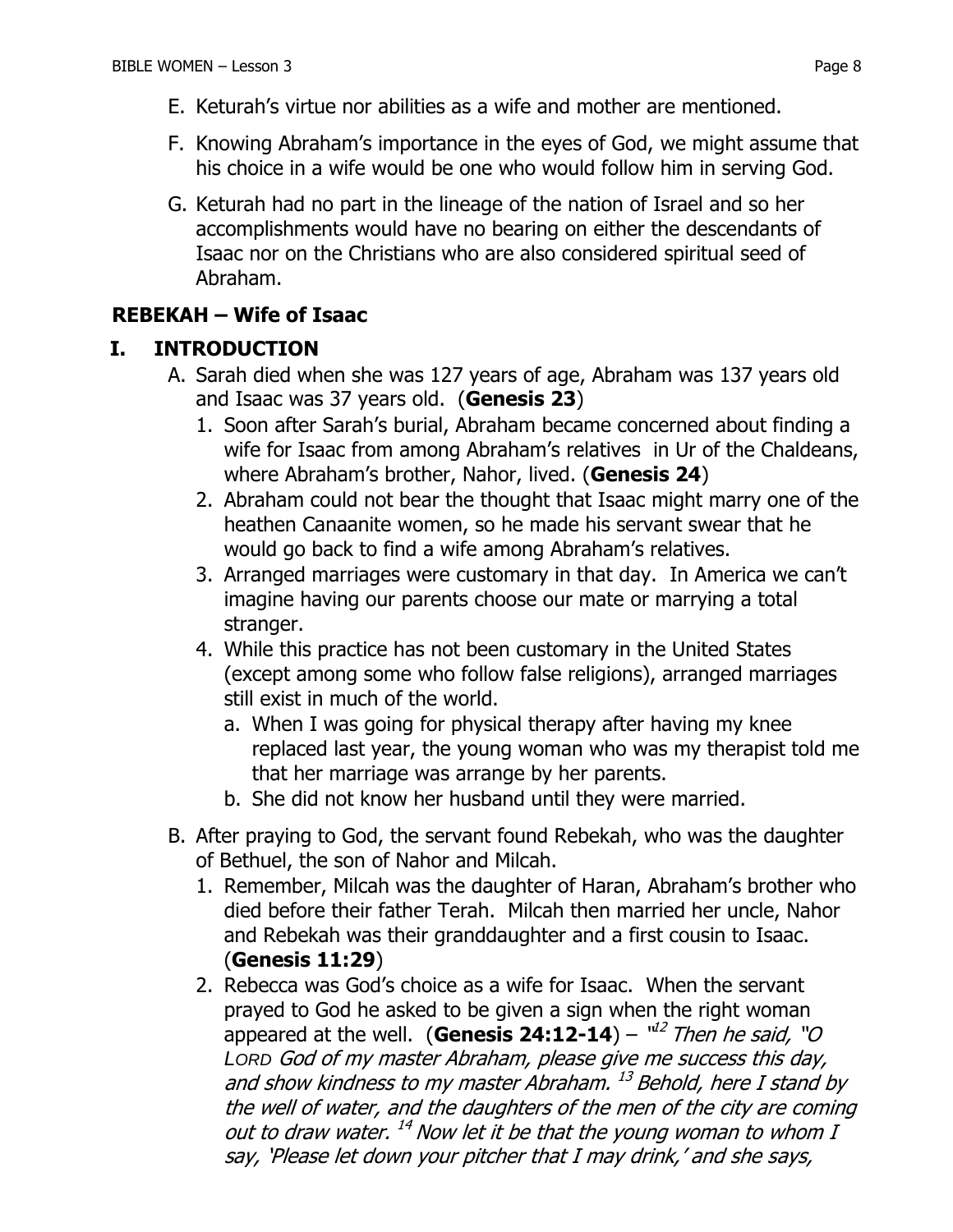'Drink, and I will also give your camels a drink'—let her be the one You have appointed for Your servant Isaac. And by this I will know that You have shown kindness to my master."

- 3. When the servant confirmed that Rebekah was from the family of Abraham, he asked if there was room in her father's house for him to stay and Rebecca said yes. Then she went to her home to tell her mother what had happened.
- 4. Rebekah's brother, Laban, went to the well to invite Abraham's servant to come to their home where they prepared food for him and his camels.
- 5. The servant refused to eat until he had told them the purpose of his visit.
	- a. He was sent by Abraham to find a wife for his son from among his relatives.
	- b. He told them that she he was given a sign from God to ensure that he had chosen the right woman.
	- c. Laban responded understood that God had chosen Rebekah so they have him permission to take Rebekah back to marry Isaac.
	- d. The servant then gave gifts of silver and gold jewelry and clothing to Rebekah's family.
- 6. The next morning the servant left with Rebekah and her servant.
- 7. Isaac was 40 years old when he took Rebekah as his wife (**Genesis 25:20**) approximately three years after Sarah's death. And Isaac loved Rebekah.

## **II. REBEKAH'S CHILDREN**

- A. Nineteen years passed and "Isaac pleaded with the Lord for his wife, because she was barren; and the Lord granted His plea." (**Genesis 25:21-22**)
	- 1. The Lord spoke to Rebekah saying: Vs  $23 -$  ""Two nations are in your womb, two peoples shall be separated from your body; one people shall be stronger than the other, and the older shall serve the younger."
	- 2. Isaac was sixty years old when the twins were born.
		- a. The first child was red and hairy so they named him Esau
		- b. The second child was holding the heel of his brother and they named him Jacob.
- B. These two boys were as different as day and night.
	- 1. Esau was a skilful hunter and a man of the field
	- 2. Jacob was a mild man and stayed among the tents
	- 3. Isaac loved Esau more because he enjoyed eating his game, while Rebekah loved Jacob more.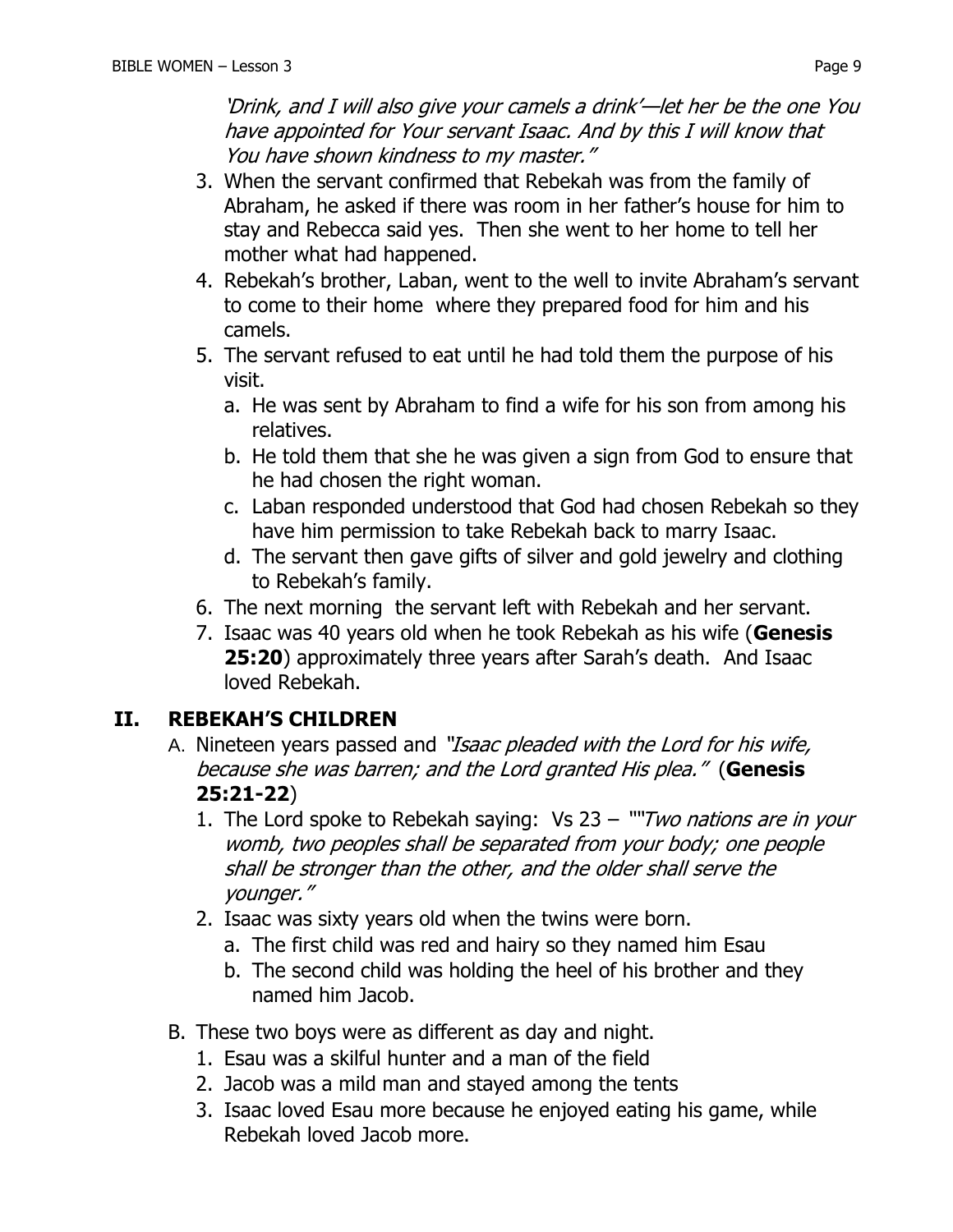- 4. Perhaps their obvious preference for one child over another caused the rivalry that existed between Esau and Jacob.
- C. The culmination of this rivalry came when Esau came in from the field and found Jacob cooking stew.
	- 1. Esau said, (**Genesis 25:30**) ""Please feed me with that same red stew, for I am weary." This earned Esau the nickname of "Edom" which means "red".
	- 2. Jacob replied, "Sell me your birthright as of this day." (**va 31**)
	- 3. Esau said, "Look, I am about to die; so what is this birthright to me?"
	- 4. The deal was made between the brothers.
	- 5. When Esau was forty years old he took two wives: Judith and Basemath, from the Hittites, which grieved his parents.
- D. When Isaac was old and could not see very well, the partiality of Isaac and Rebekah toward their sons had far reaching consequences.

#### (**Genesis 27)**

- 1. Isaac asked him to make a savory stew out of the game and bring it to him.
- 2. Isaac said he would give Esau his blessing after eating the stew.
- 3. Rebekah overheard that conversation, so when Esau went hunting Rebekah told Jacob what she had heard and they conspired to fool Isaac into giving his blessing to Jacob instead.
	- a. She told Jacob to bring a young goat and she would make stew for Isaac. Then Jacob could take it to Isaac and receive the blessing
	- b. Isaac reminded Rebekah that Isaac would know it was not Esau since Esau was a very hairy man. Jacob feared that his father would then curse him instead of blessing him.
	- c. Rebekah said, "Let the curse be on me." Then she got some of Esau's clothing (so he would smell like Esau) and put the goat's hair on his hands and neck.
	- d. Rebekah gave the stew to Jacob and he gave it to Isaac.
	- e. Isaac asked how he had found the game so quickly and Jacob said it was because the Lord had brought it to him.
	- f. Isaac asked Jacob to come near so he could feel his skin. Isaac said "the voice is Jacob" but the hands are the hands of Esau, so he blessed Jacob, thinking it was Esau.
	- g. When Jacob was barely gone, Esau came in from hunting. He made a savory stew and brought it to his father.
	- h. Isaac said, "Who are you?" and Esau replied, "I am your firstborn, Esau."
	- i. Isaac was upset so that he was trembling and said someone has brought me stew and I have blessed him.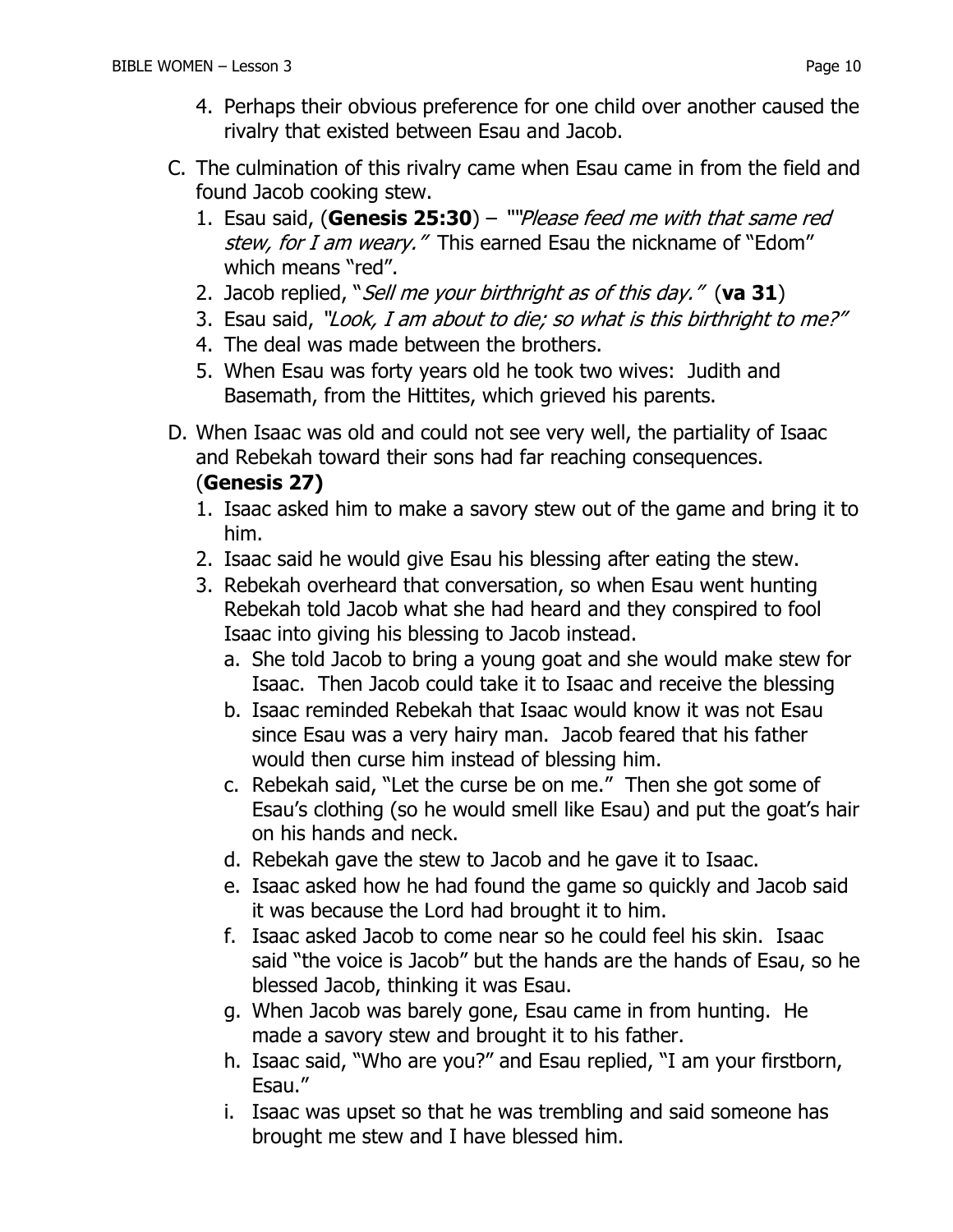- j. Esau cried bitterly and begged his father to bless him also, but Isaac said "Your brother came with deceit and has taken away your blessing." (**Genesis 27:34-35**)
- k. Esau was angry and said, "Is he not rightly named Jacob? (which means supplanter) For he has supplanted (meaning to override or replace) me these two times. He took away my birthright, and now look, he has taken away my blessing!"
- l. Esau's statement was not completely true since he had agreed to sell his birthright for a bowl of stew. He did not value his birthright as the first born.
- m. Esau hated Jacob because he cheated him out of the blessing that was rightfully his, and he threatened to kill Jacob.
- n. When Rebekah heard of Esau's threat, she sent Jacob away to her brother Laban to protect him from Esau's anger.
- o. Rebekah told Isaac that she was "weary of life" because of Esau's Hittite wives and she could not bear the thought of Jacob also taking a wife from among the heathen nations.
- p. Then Isaac called Jacob and blessed him and said he must not take a wife from the daughters of Canaan, therefore, he was sending Jacob back to Rebekah's family where he should choose a wife.
- q. When Esau learned that it displeased his father that he had taken wives from Canaan, he went to Ishmael and took another wife named Mahalath, the daughter of Ishmael. This he did this in an effort to please Isaac in the hope of still receiving a blessing from him. (**Genesis 28:6-9**)
- **III. Rebekah was chosen by God. Her marriage to Isaac was blessed with great wealth – yet she had some character flaws that caused great unhappiness for her and Isaac and their sons.**
	- A. Rebekah's greatest flaw (as was Isaac's) was that she was partial to one son over the other and she made it apparent to everyone.
		- 1. Either this partiality she felt for Jacob caused her faith in God's promise of Jacob's supremacy to waver, or else her faith had already weakened to the point that Jacob became her priority over her faith in God.
		- 2. Like Sarah, Rebekah took it upon herself to accomplish what God had already promised to do. She devised a plan to force Jacob's supremacy by trickery and deceit.
		- 3. She was willing to deceive the husband she had left her whole family to marry in order to ensure Jacob's inheritance.
		- 4. Although Jacob had obtained the preeminence, it was not according to God's plan but according to Rebekah's plan.
			- a. Perhaps if Isaac and Rebekah had loved both sons equally, the boys would not have felt it necessary to compete with each and the bargain for the birthright would not have been made so carelessly.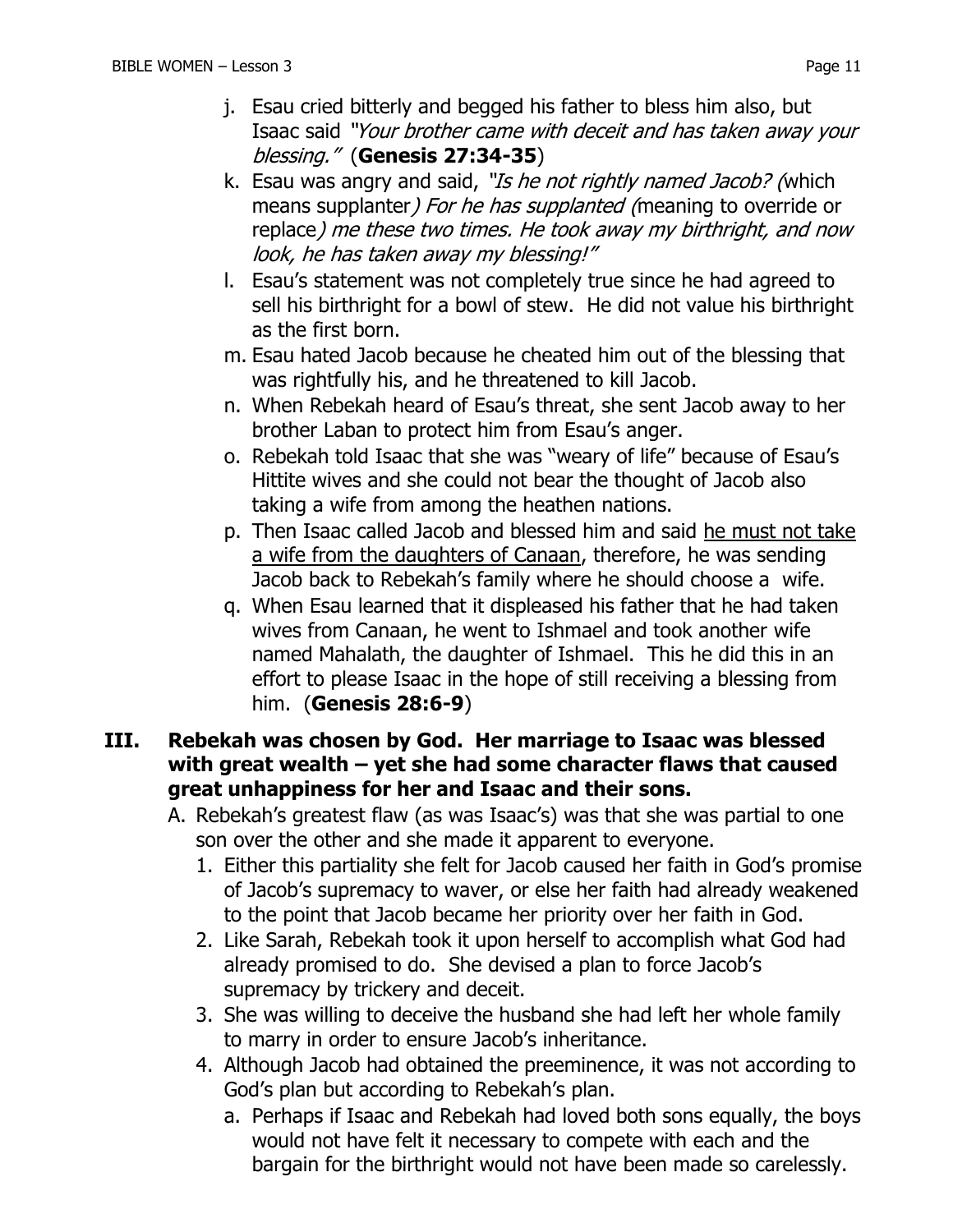- b. Perhaps if Rebekah had not interfered by deceiving Isaac into blessing Jacob, her sons would not have turned against each other.
- c. Her interference resulted in having to send Jacob away to her relatives to keep Esau from killing him.
- d. Esau's descendants became the Edomites who were a thorn in the side of the Israelites for centuries to come.
- B. Rebekah tried to manipulate her family to advance her plans for her favorite son.
	- 1. Rebekah's deceitful plan was sinful and she involved her son in the lie.
		- a. What a terrible example she set for both of her sons with her deceit.
		- b. Where was her love and respect for her husband that she would engage in such an elaborate deception in order to trick him?
	- 2. Although Rebekah was successful in her deceitful plan, sin never brings the contentment that it promises. She ruined her own life and the lives of those who meant the most to her.
		- a. Isaac was so upset when he learned that he had been trick that he trembled.
		- b. Rebekah drove both of their sons away from them.
		- c. The result of her plan was that Esau hated his own brother so much that he wanted to kill him.
		- d. Jacob had to run for his life from Esau.
		- e. When all was said and done, Rebekah was perhaps the most miserable of all.
			- 1.) She ruined her relationship with her husband with her lie.
			- 2.) Her favorite son was gone and she would never see him again.
			- 3.) She told Isaac that she was "weary of life". (**Genesis 27:48**)
- C. It is obvious that Rebekah did not respect her husband properly and she usurped his authority with trickery and deceit.
	- 1. She took advantage of his age and his poor eye sight.
	- 2. She cheated his beloved first born son out of his rightful blessing.
	- 3. This situation can result when women are so devoted to their children that they forget their responsibilities to their husband.
	- 4. Children thrive best where both parents are devoted to God and to each other.

# **IV. CONCLUSION**

- A. There are lessons we can learn from Rebekah:
	- 1. Never let ambition (for yourself, your husband or your children) override devotion to God.
	- 2. Provide your children and husband with a good example of godliness.
	- 3. Do not be the cause of friction within your family.
	- 4. Nothing gained by deception will bring happiness.